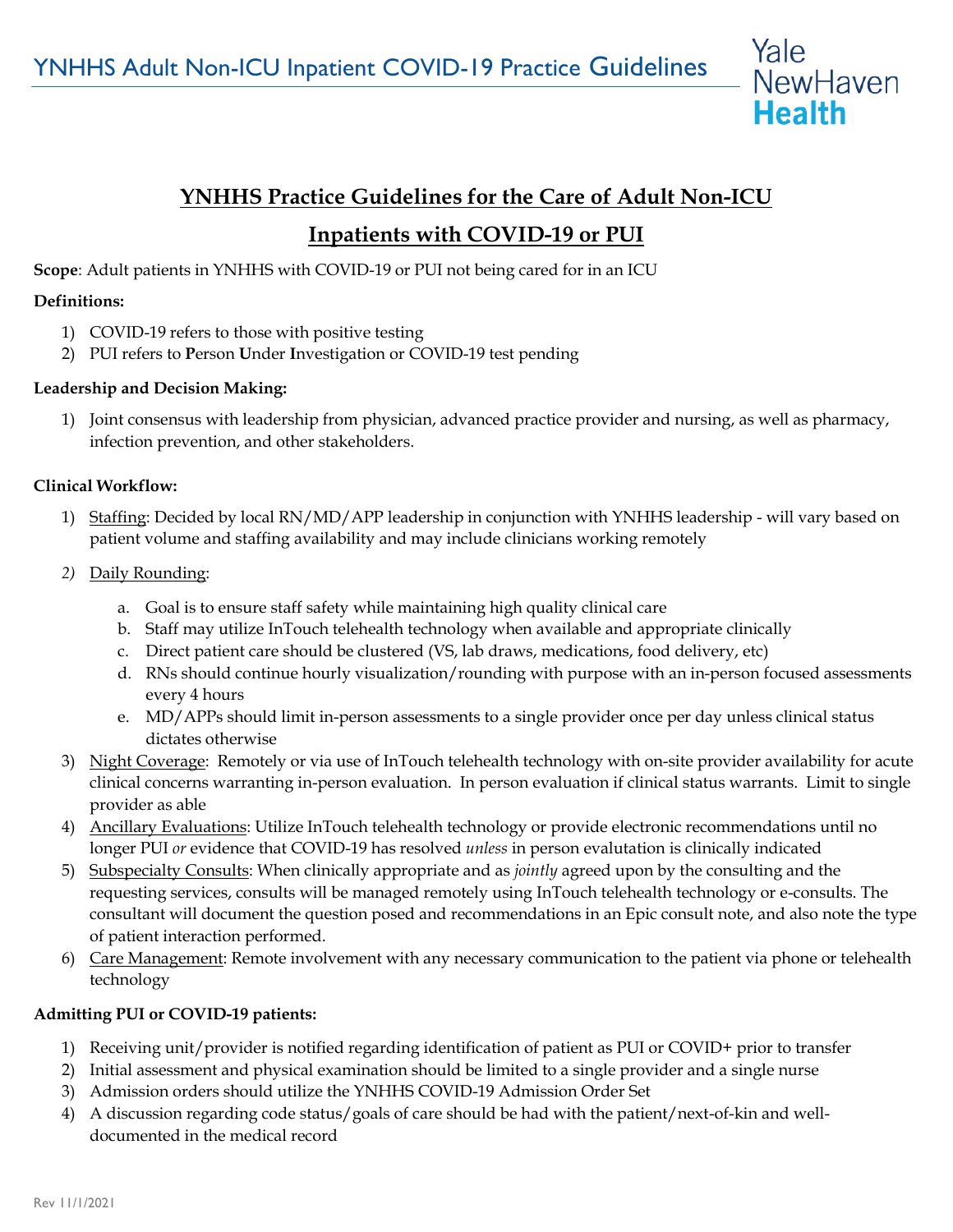#### **Care of Patients with COVID-19:**

- 1) Isolation/Personal Protective Equipment
	- a. COVID precautions and Negative pressure room; if unavailable, private room with door closed or double room with COVID-19 cohort
	- b. Follow YNHHS PPE guidelines for inpatient care and procedures
- 2) Vital signs
	- a. Every 4 hours
	- b. Continuous pulse oximetry monitoring when available
- 3) Diagnosting testing:
	- a. Labs should be clustered and performed no more frequently than q12 hours, unless other clinical indication
	- b. Radiology studies should be limited and performed portably when able. Cluster imaging if possible.
- 4) Patient transport:
	- a. All movement of patients throughout the hospital must be coordinated with the receiving department, and should be limited and clustered as able.
	- b. Surgical mask is to be placed on the patient *over* any supplemental O2
- 5) Respiratory therapies:
	- a. Utilize Prone Positioning early on in care to optimize oxygenation if pt is otherwise stable. Refer to Non-ICU prone positioning guidelines.
	- b. Refer to Respiratory Care Adult COVID-19 Practice Guidelines for additional information
- 6) Patient Decompensation/Respiratory Distress
	- a. Direct patient care should be limited to a single attending physician, primary and/or SWAT nurse and respiratory therapist
	- b. ICU attending physician should be contacted for bedside assessment and consideration for ICU transfer
- 7) Hemodialysis:
	- a. Contact Nephrology to inform of COVID status and to arrange for dialysis

#### **Cases of Delayed Recognition of COVID:**

For adult inpatients hospitalized for non-COVID reasons, concern for COVID infection may arise. In this situation:

- a. Place a surgical mask on the patient, exit the room and contact the Charge RN and covering MD/APP
- b. The patient should receive immediate testing

#### **Discharges:**

*Refer to YNHHS Clinical Guidelines for Discharge of COVID Inpatients for details* 

Patients should have an ambulatory oxygen saturation documented prior to discharge*.* Consider providing a pulse oximeter for outpatient monitoring.

According to CDC guidance, patient should continue self-isolation after hospital discharge if they meet the following criteria:

- a. For a minimum of 10 days since symptom onset or date tested positive (20 days for severe disease/ICU stay or immunocompromised patient) AND
- b. At least 24 hours have passed since the resolution of fever without the use of fever-reducing medications AND
- c. At least 24 hours with improvement of symptoms (ie cough, shortness of breath, fever).
- d. Instructions for patients should be included for patients in the Discharge AVS. Use "IP COVID 19 Discharge Education" document found in Clinical References.

All patients should have prompt follow-up with their PCP or another medical provider.

Pulmonary follow-up (new or established) should be considered for every patient discharging home.

All patients should be provided with an Incentive Spirometer on discharge